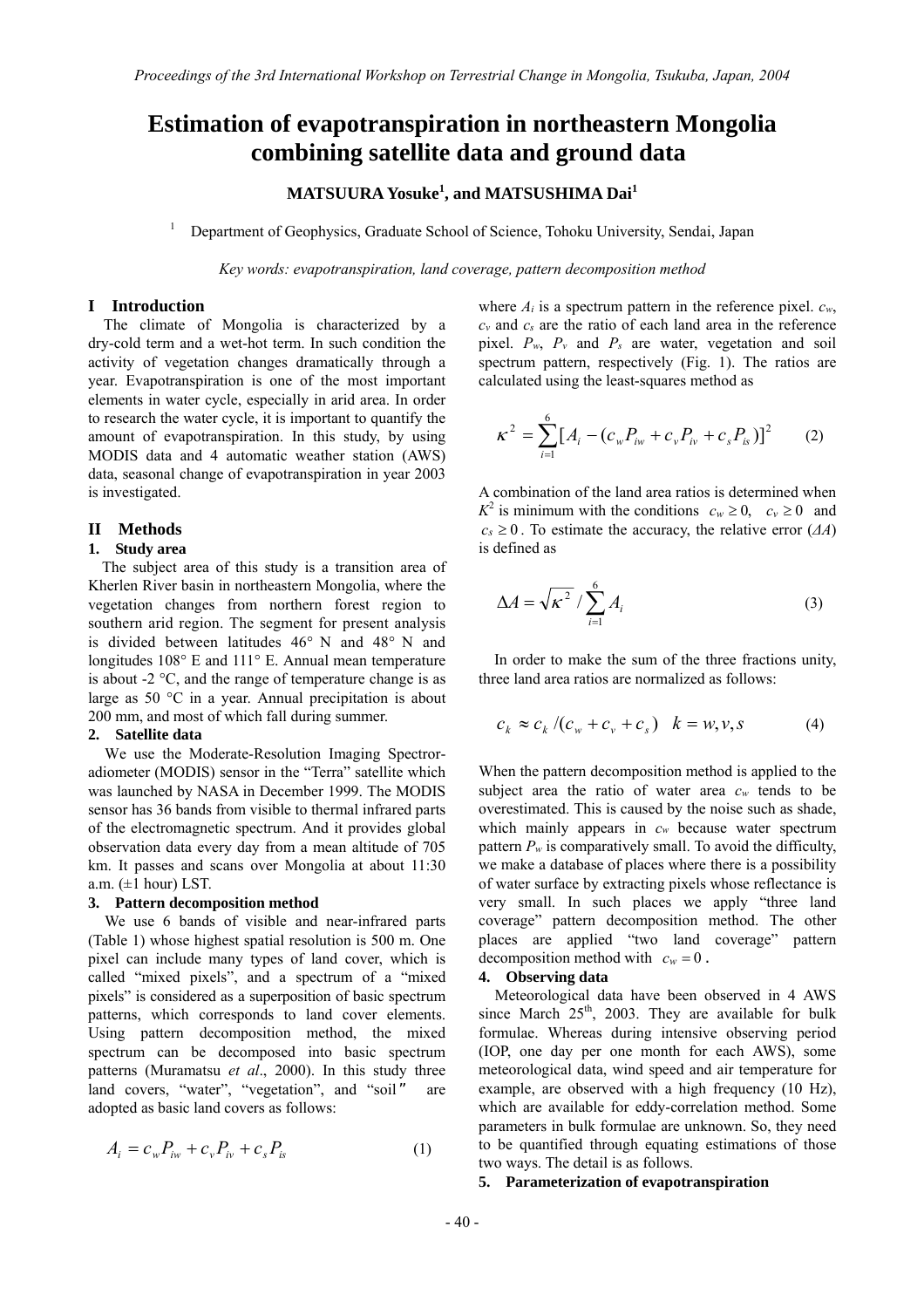**Table 1 Spectrum bands used in this study.**

| Band | Wavelength range |  |  |  |  |
|------|------------------|--|--|--|--|
| 1.   | 620 670 nm       |  |  |  |  |
| 2    | 841 876 nm       |  |  |  |  |
| 3    | 459 479 nm       |  |  |  |  |
| 4    | 545 565 nm       |  |  |  |  |
| 5    | 1628 1652 nm     |  |  |  |  |
|      | $2105 - 2155$ nm |  |  |  |  |



**Fig. 1 Basic spectrum patterns for each land cover.**

water  $--$  vegetation  $\cdots$  soil

The bulk formula for estimating water vapor flux (*E*) is given as

$$
E = \rho \beta C_H U (q_{sat} - q) \tag{5}
$$

where  $\rho$  is air density,  $\beta$  evaporation efficiency,  $C_H$  bulk transfer coefficient, *U* wind speed, *qsat* specific humidity at saturation, which depends on surface temperature (*Ts*) and is *q* specific humidity.

#### **5.1 Bulk transfer coefficient**

Sensible heat flux (*H*) can be formulated in two ways. One of which is eddy-correlation method

$$
H = \rho c_p \overline{w' T'_a} \tag{6}
$$

and the other is the bulk formula

$$
H = \rho c_p C_H (T_s - T_a) \tag{7}
$$

where  $c_p$  is isobaric specific heat of the atmosphere,  $w'$  is the perturbation of vertical wind speed,  $T_a$  and  $T_a'$  are air temperature and its perturbation, respectively. We compared the estimations of sensible heat flux between eqs. (6) and (7), and learned that we could consider it as constant value through a month, 0.0017 and 0.0013 in July and October, respectively.

#### **5.2 Evaporation efficiency**

Water vapor flux is estimated by using eddy- correlation

|                            |  |  | Table 2 List of the AWS site and precipitation |
|----------------------------|--|--|------------------------------------------------|
| there in July and October. |  |  |                                                |

| <b>Band</b>   | Wavelength range |  |  |  |  |
|---------------|------------------|--|--|--|--|
|               | 620 670 nm       |  |  |  |  |
| $\mathcal{P}$ | 841 876 nm       |  |  |  |  |
| 3             | 459 479 nm       |  |  |  |  |
| 4             | 545 565 nm       |  |  |  |  |
| 5             | 1628 1652 nm     |  |  |  |  |
| 6             | 2105 2155 nm     |  |  |  |  |

method as follows:

$$
E = \rho \overline{w'q'} \tag{8}
$$

where *q*′ is the perturbation of specific humidity. The energy balance equation is as follows:

$$
S^{\downarrow}(1-a) + L^{\downarrow} - \sigma T_s^4 - G = H + iE \tag{9}
$$

where  $S^{\downarrow}, L^{\downarrow}, G$  are downward short-wave radiation, downward long-wave radiation, and soil heat flux, respectively. *a* is surface albedo, σ the Stefan-Boltzman constant, and *l* the latent heat of evaporation. Substituting eqs. (6) and (8) into eq. (9), eq. (9) can be solved by  $T_s$ . Evaporation efficiency is determined, minimizing difference between the estimation of eq. (5) and eq. (8). Estimation by the eddy-correlation method during IOP is given by Kojima (2004). With them we find out what *β* depends on.

#### **5.3 Surface temperature**

After quantifying *β* by using eddy-correlation method, we can estimate *Ts* through bulk formulae instead of eddy-correlation method. Substituting eqs. (5) and (7), eq. (9) is written as:

$$
S^{\downarrow}(1-a) + L^{\downarrow} - \sigma T_s^4 - G
$$
  
=  $\rho c_p C_H U (T_s - T_a) + \iota \rho \beta C_H U (q_{sat} - q)$  (10)

When we apply eq. (10) to places other than the AWS, meteorological data are interpolated which are weighed with the distances from the AWS. Indeed, this approach is inappropriate to evaluate the amount of an instantaneous evapotranspiration. However, it is appropriate if we evaluate that of a monthly evapotranspiration because the locality weakens.

Finally, the amount of evapotranspiration is estimated as follows:

$$
E = c_w E_w + (c_v + c_s) E_g \tag{11}
$$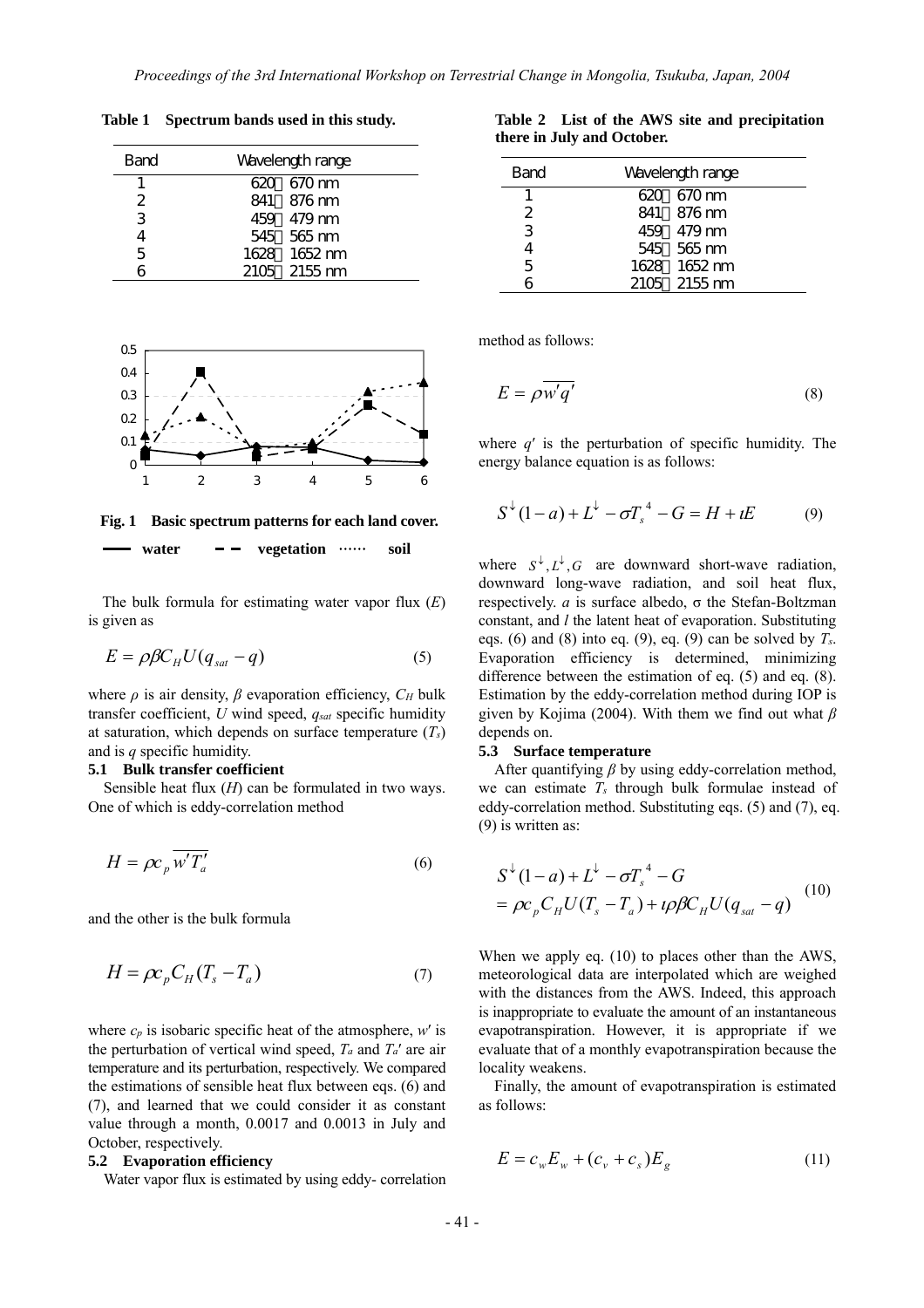where  $E_w$ ,  $E_g$  are evapotranspiration from water surface and grassland estimated by eq. (5) with appropriate parameters, respectively.

# **III Results and discussion**

# **1. Pattern decomposition method to MODIS data**

Fig. 2 shows the output of the pattern docomposition method applied to data on July  $28<sup>th</sup>$ . The transition of vegetation from north to south and some springs around Kherlen River are found.

The average relative error for all samples is 20%. Most of the large relative error appear in low-reflectance area such as forest and places near clouds, where noise become relatively large because of their shade. The other places are thought to be well decomposed, with the correlation between *cv* and NDVI larger than 0.9.

# **2. Relation between evaporation efficiency and the amount of vegetation**

Evaporation efficiency is divided into two terms as follows:

$$
\beta = \frac{1}{1 + C_H U F(\theta) / D_{atm}} + \frac{1}{C_H U r_v}
$$
(12)

where  $D_{atm}$  is the molecular diffusion coefficient of water vapor, *F* a empirical function which depends on volumetric water content  $(\theta)$  and soil property, and an resistance of water flow inside plants. The first term of right-side stands for the evaporation from soil (Kondo *et al*., 1990), and the second term stands for the transpiration from vegetation. We examined the relation between *rv* and *cv* through comparing the estimations of water vapor flux between eqs. (5) and (8), and obtained the inversely proportional relation (Fig. 3) as follows:

$$
r_v = 146/c_v \tag{13}
$$

For example, the first term of right-side is about 0.02 with the condition  $\theta = 0.04$  and the second term is about 0.15 over grassland in summer. Whereas the second term over bare soil is 0, of course.

# **3. Estimation of a monthly evapotranspiration**

We suppose that each land cover ratio keeps constant through a month. eq. (11) was applied to the data on July 28<sup>th</sup>, substituting daily average meteorologycal data for eq. (5). Fig. 4a shows the amount of a monthly evapotranspiration in July. Generally speaking, about 100 mm of water evaporates over water surface, while 50 mm evaporates from grassland, which are larger than 90% of precipitation (see Table 2).

We applied the same process to the data in October. To estimate the ratio of land area we used MODIS data on October  $17<sup>th</sup>$ . Fig. 4b shows the amount of a monthly evapotranspiration in October. There is very little vegetation and much less precipitation. Hence, the amount of a monthly evapotranspiration in October is

much smaller than that in July. However, it can also be said that most of precipitation evaporates back to the atmosphere.



**Fig. 2 Pattern decomposition method for MODIS data on July 28th.** 

**Top···water middle···vegetation bottom···soil** 



**Fig. 3 Relation between** *cv* **and** *rv***.**